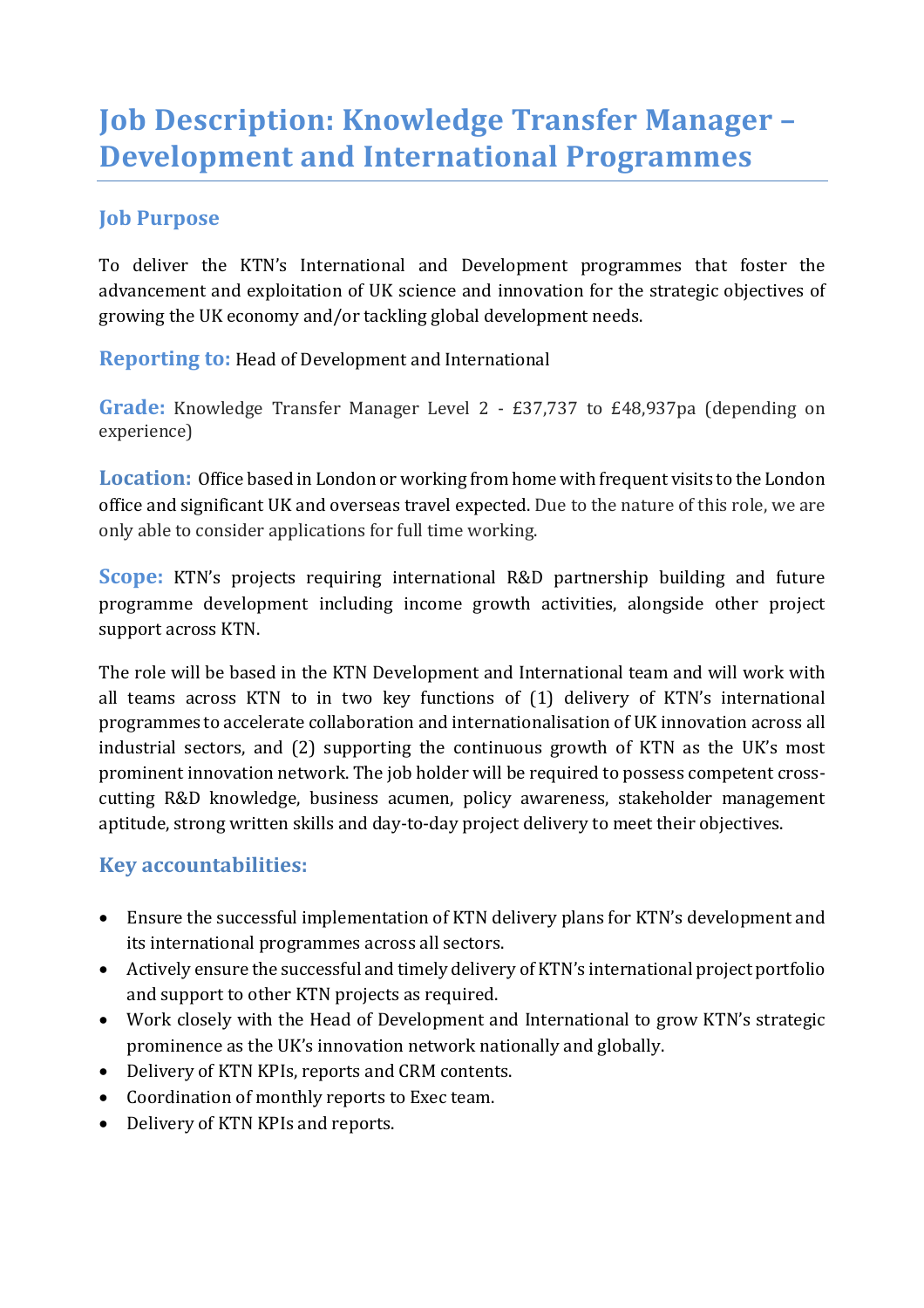## **Job responsibilities**

- To take a leading role in management and delivery of KTN evolving international project portfolio, including Global Expert Missions, Global Challenges Research Fund (GCRF), Newton Fund and future projects. This will include to lead the organisation of international missions in partnership with in-country partners.
- To lead the preparation and dissemination of strategic mission reports with a balance of strategic and technical depth, by working effectively with internal and external technical experts.
- To support development of business strategies and implementation of organisation-wide measures aligned to the long-term growth and positioning of KTN's prominence in the innovation ecosystem. Pro-activeness in identifying new growth opportunities is essential.
- To build and maintain effective professional relationships with all stakeholder groups, including public, business and third sectors, in order to help successfully deliver KTN's development plan and international programmes.
- To directly engage with businesses and provide support through knowledge transfer, making relevant new connections and facilitating international collaborations.
- To track progress of businesses to determine outcomes resulting from KTN interventions, seeking case studies and metrics (KPI) capture.
- To seek opportunities for KTN, with potential for new growth opportunities.
- To contribute to KTN wide communications and projects, helping colleagues as required.
- To support KPI delivery and provide regular reporting of activity and outcomes.

## **Experience and qualifications**

- Degree qualified or equivalent with industrial/international research experience and strong ability in written and verbal communication skills.
- Demonstrable experience in working in a fast-paced, multi-stakeholder programme environment across different sectors and international cultures. Ideally with a partial/full Project Management qualification.
- Strong understanding of the UK and international innovation landscape, ideally cross sectorial, with an acumen or experience in business growth.
- Experience and aptitude in business and public-sector stakeholder engagement at all levels, with a good professional profile and network.
- Demonstrable experience in producing strategic reports with a balance of strategic and technical depth by working with internal and external technical experts.

### **Competencies and Attributes**

• This role requires a highly motivated, self-starting and results oriented individual with a good understanding of commercial issues and opportunities, and a desire to build on existing capability.